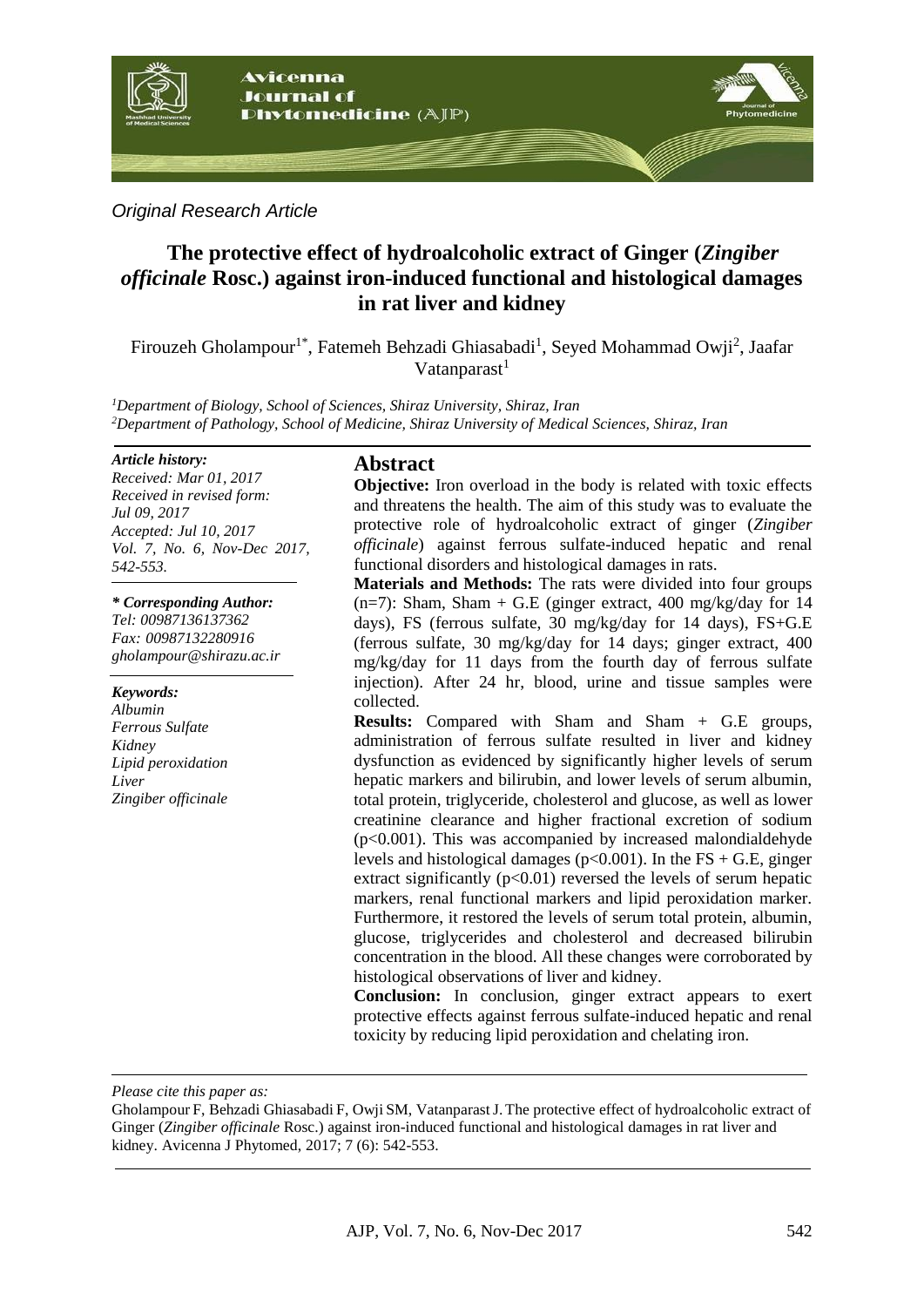# **Introduction**

Iron is one of the microminerals that is categorized as an essential nutrient (Pari et al. 2015). It is found in ferrous and ferric forms that can cycle reversibly between their oxidation states (Halliwell and Gutteridge 1990). Iron overload increases the formation of reactive oxygen species (ROS) which can damage the cell (Pari et al. 2015). It is considered that the interaction between iron and superoxide (O<sup>2</sup> **- )** generated via Fenton/Haber–Weiss reaction, leads to ROS formation (Kehrer 2000). When excessive amounts of ROS is produced, homeostasis will be disturbed and oxidative stress occurs.

Iron overdose causes accumulation of iron in the body. Liver is commonly affected by iron overload because it is the most active site of iron storage in the body (Papanastasiou et al. 2000). Besides, iron overload can lead to intra-lysosomal storage of iron in the kidney (Dimitriou et al. 2000) and causes renal tubular injury due to formation of hydroxyl (•OH) radical (Madhusudhan and Oberoi 2011). Zager et al. have shown that high concentrations of  $Fe<sup>2+</sup>$  cause acute cytotoxicity in rat renal proximal tubular segments (Zager et al. 2004).

Medicinal plants with antioxidant potential are effective against various human diseases. *Zingiber officinale*  Roscoe, commonly known as ginger, belongs *to Zingiberaceae* family. It is one of the oldest and intensively-researched medicinal plants which is commonly used in Iran and other countries of the world (Pari et al. 2015). Clinical and experimental data showed the antiinflammatory (Thomson et al. 2002), antihypercholesterolemic (Bhandari et al. 2005), antihyperlipidaemic (Kadnur and Goyal 2005), antiemetic (Vishwakarma et al. 2002) and antitoxic (Egwurugwu et al. 2007) properties of *Z. officinale*. However, the protective role of hydroalcoholic extract of ginger against ferrous sulfateinduced liver and kidney injury has not been investigated. Hence, we investigated whether administration of hydroalcoholic extract of ginger offers protection against ferrous sulfate –induced functional disorders and tissue damages of the liver and kidney in rats.

# **Materials and Methods Preparation of the extract Plant material**

Purchased rhizomes of ginger were cultivated in a suitable environment. A voucher specimen was deposited at the Herbarium of Shiraz University (voucher No. 25052). The material was dried in the dark at room temperature before extraction.

# **Extraction of the plant material**

Here, 100 g of finely-powdered dried ginger was submitted to extraction using 500 ml of 70% methanol and water at a ratio of 1:1 in a percolator apparatus for 72 hr. After extraction, the solvent was filtered and then evaporated in a rotary evaporator at 40 ºC. The dried extract weighed 30.5 g indicating a 30.5% yield.

# **Experimental procedure**

Male Wistar rats (250–300 g) were obtained from Razi institute, Shiraz, Iran. The animals were grouped  $(n=7)$ , housed in polyacrylic cages and maintained under standard laboratory conditions (at 25±2 °C with 12 hr:12 h light/dark cycles). They had access to a standard pellet diet and water, *ad libitum*. The Ethics Committee of Shiraz University approved the study. The rats were divided into four groups: Sham  $(n=7)$ , Sham+G.E (ginger extract) 400 mg/kg/day dissolved in 1 ml distilled water and given by gavage for 14 days), FS (ferrous sulfate 30 mg/kg/day dissolved in 1 ml distilled water and given intraperitoneally (i.p.) for 14 days), FS+G.E (ferrous sulfate 30 mg/kg/day dissolved in 1 ml distilled water and given i.p. for 14 days; ginger extract 400 mg/kg/day dissolved in 1 ml distilled water and given by gavage for 11 days from the fourth day of ferrous sulfate injection).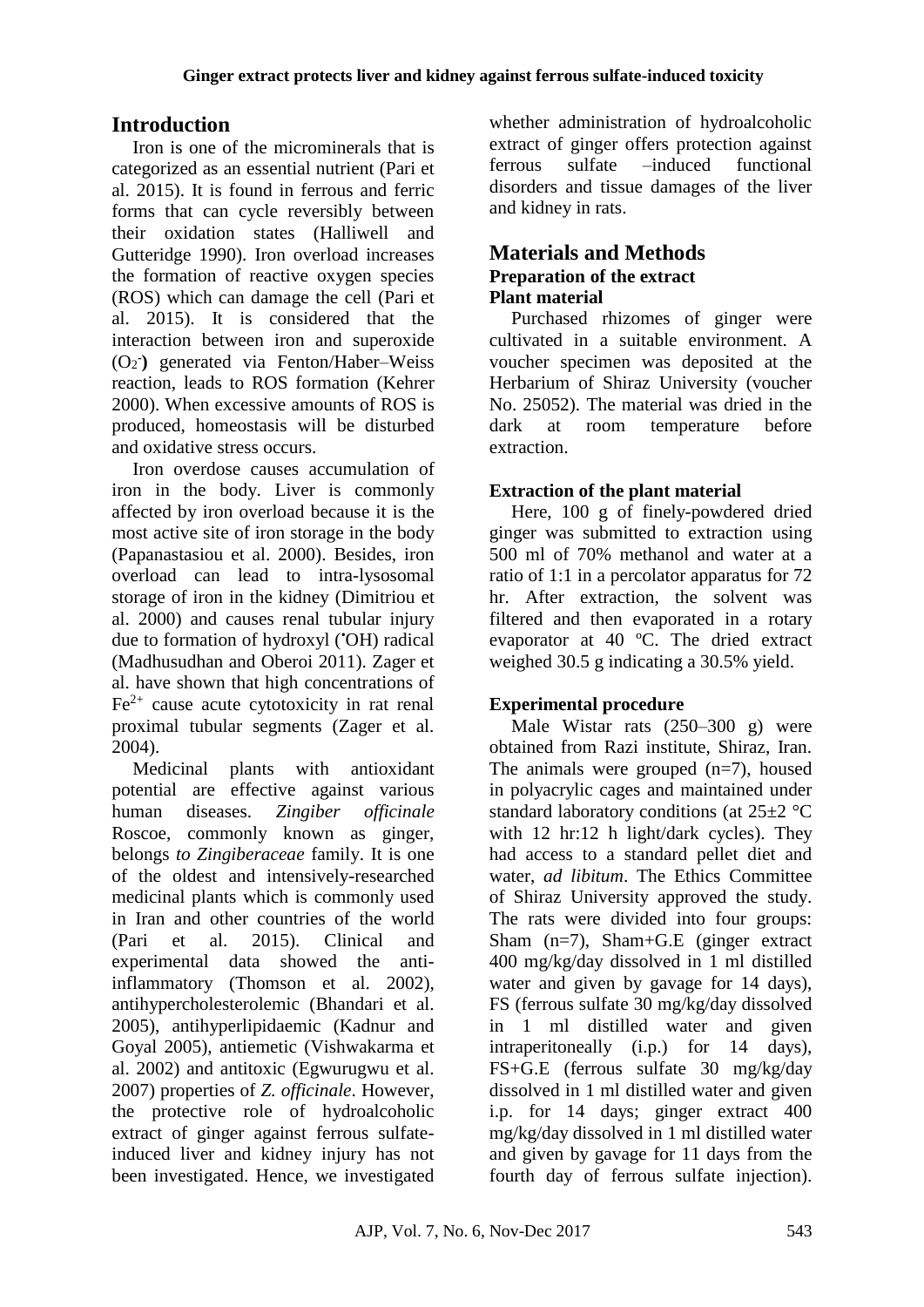After 14 days of ferrous sulfate/ginger extract treatment, rats were placed in metabolic cages and urine was collected over a period of 24 hr. Thereafter, rats were anesthetized and blood samples were obtained from heart ventricles. Then, the liver and left kidney were quickly isolated. Parts of liver and kidney preserved for future histological examination and the rest was immediately snap-frozen in liquid nitrogen and stored at -70°C until further use. Rats were killed by injecting an overdose of anaesthetics.

### **Renal functional assessments**

Urine samples were collected at the end of the 24-hr period and total volume was recorded. Urinary creatinine was measured by colorimetric methods (Prestige, Biolis24I, Japan) and used in conjunction with serum creatinine concentration and urine flow to calculate creatinine clearance ( $C_{Cr}$ ) using the standard formula ( $C_{Cr}$  = [urine flow rate  $\times$  urine concentration of creatinine]/[plasma concentration of creatinine]). Creatinine clearance was used as an indicator of glomerular function. Urinary Na<sup>+</sup> was measured at the end of the 24-hr period and used in conjunction with serum  $Na<sup>+</sup>$  to estimate the fractional excretion of  $Na^+$  (FE<sub>Na</sub>) using the standard formula  $(FE<sub>Na</sub>=[Absolute execution of]$ Na×100]/[Plasma concentration of  $NaxC_{Cr}$ ). The FE<sub>Na</sub> was used as an indicator of tubular dysfunction.

### **Biochemical assays**

Alanine aminotransferase (ALT), aspartate aminotransferase (AST), lactate dehydrogenase (LDH) and alkaline phosphatase (ALP) activities in serum and liver tissue samples were measured by commercially available kits. Also, total protein, albumin, glucose, triglycerides and cholesterol concentrations in serum were measured by commercially available kits.

### **Lipid peroxidation assay**

Malondialdehyde (MDA) levels were determined in tissue samples according to the methods of Heath & Packer (Heath and Packer, 1986). Malondialdehyde reacts with thiobarbituric acid (TBA) to produce a pink pigment that has a maximum absorption at 532 nm.

### **Histopathological examinations**

Liver and kidney samples were fixed in buffered 10 % formalin. After dehydration through graded alcohol series, the samples were cleared in xylol. Then, liver and kidney samples were embedded in paraffin and 5-μm sections were obtained using a microtome (Erma, Japan). Routine staining with Prussian blue as well as hematoxylin and eosin, was done for each liver and kidney section. In a blinded fashion, each section was examined in at least 10 randomly selected non-overlapping fields under light microscope. In each liver section, we examined the degree of the presence of congestion and cellular degenerative changes. The renal histopathology was quantified for tubular necrosis, loss of brush borders, and formation of casts as well as vascular congestion. The level of each pathological manifestation was graded according to the observed changes as follows: none (0), less than 20 % (1),  $21-40$  % (2),  $41-60$ % (3), 61–80 % (4), and greater than 80 % (5). The sum of all numerical scores in each group was taken as the total histopathological score.

## **Statistical analysis**

Data are presented as mean  $\pm$  SEM. They were assessed by one-way analysis of variance followed by Duncan's *post-hoc* for comparison among groups. All data analyses were performed using SPSS version 22 software (SPSS Software, Chicago, IL, USA) and significance was considered at p≤0.05.

## **Results**

**Ginger extract and ferrous sulfateinduced changes in body weight**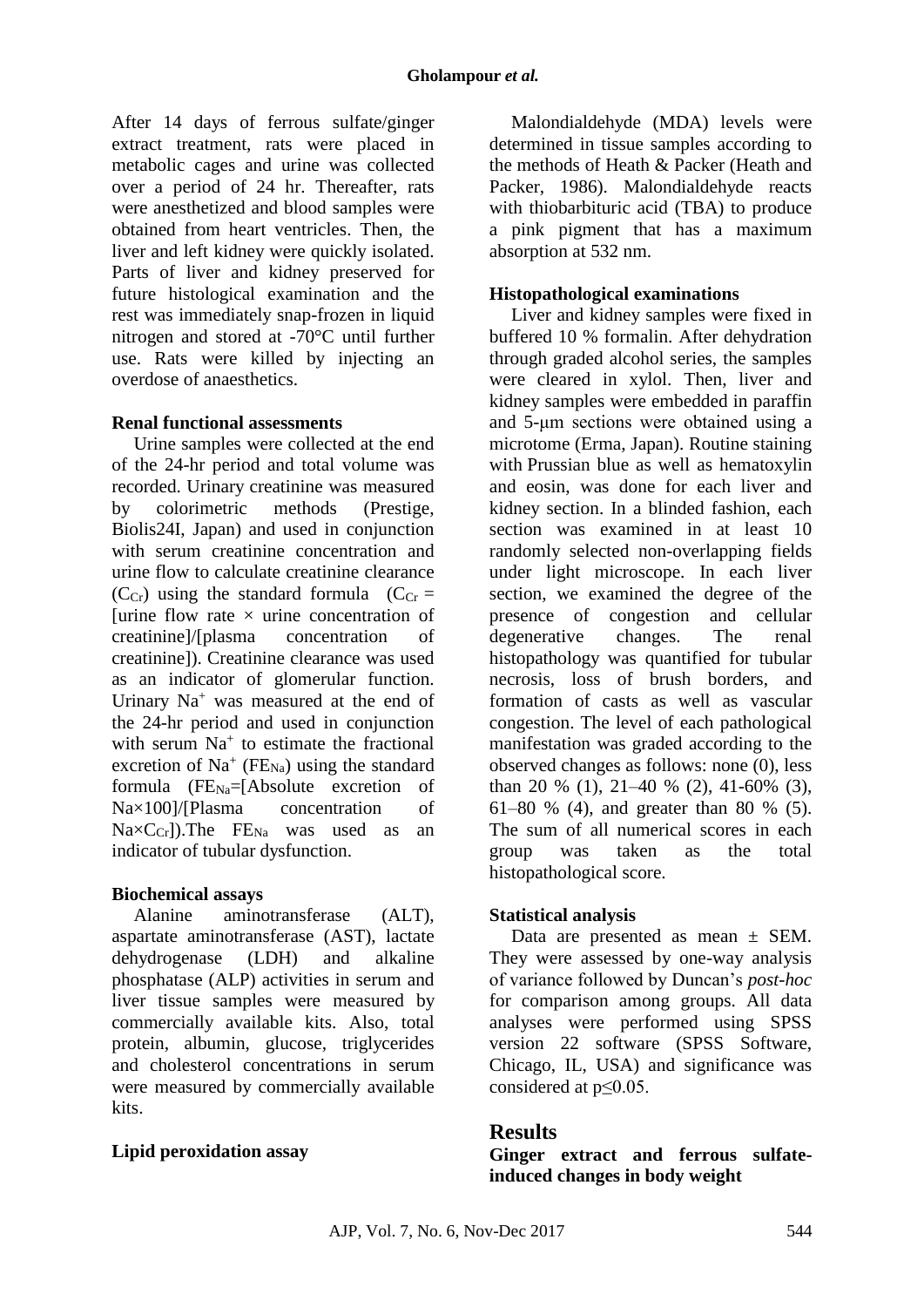Figure 1 shows that body weights in FS group were statistically lower than Sham and Sham + G.E groups ( $p<0.05$ ). FS + G.E group showed no significant changes in body weight value in comparison with FS group.



Figure 1. Ginger extract and ferrous sulfate-induced changes in body weight. Data are expressed as mean  $\pm$  SEM (n = 7 in each group). \*p<0.05 compared to the Sham and Sham  $+$  G.E groups (one-way ANOVA followed by Duncan's test)

### **Ginger extract and ferrous sulfateinduced changes in hepatic functional markers**

Table 1 depicts the levels of serum hepatic markers in Sham and experimental rats. In Fe-treated rats, the activities of serum liver-specific enzymes such as AST, ALT, ALP and LDH were significantly increased  $(p<0.01, p<0.05, p<0.001,$ p<0.001, respectively). Administration of ginger extract significantly reversed these changes (p<0.01, p<0.05, p<0.001, and p<0.001, for AST, ALT, ALP and LDH respectively).

Table 1 shows that serum levels of total protein, albumin, glucose, and triglyceride (p<0.001 for all cases) as well as cholesterol  $(p<0.01)$  in FS group were statistically lower than the levels of Sham and  $Sham + G.E$  groups. It also shows that serum level of total bilirubin in FS group was statistically higher than those of Sham and Sham + G.E groups  $(p<0.01$  for both cases). Ginger extract treatment significantly reversed these changes (p<0.001 for all cases except for cholesterol  $(p<0.01)$ ).

Table 2 shows that AST, ALT, ALP and LDH levels of liver tissue in FS group were statistically higher than those of Sham and Sham + G.E groups  $(p<0.001$ , p<0.001, p<0.001 and p<0.05, respectively). Ginger extract treatment reduced the levels of AST, ALT, ALP and LDH in  $FS + G.E$  in comparison to  $FS$ group (p<0.001, p<0.001, p<0.001, and p<0.05, respectively).

Table 1. Effect of ginger extract on iron-induced activities of serum hepatic markers in Sham and experimental rats.

| <b>Groups</b>         | <b>Sham</b>      | $Sham + GE$      | <b>FS</b>                 | $FS + GE$                   |
|-----------------------|------------------|------------------|---------------------------|-----------------------------|
| AST (U/L)             | $82.85 \pm 5.67$ | $74.57\pm 6.08$  | $439.57 \pm 118.74$ **††  | 144.28±17.38##              |
| ALT(U/L)              | $47.28 + 4.9$    | $49.57 + 6.68$   | 307.14±122.5*†            | 74.28 ± 8.43 #              |
| ALP(U/L)              | $31.14 \pm 3.21$ | $31.14 \pm 4.59$ | $189.14 \pm 19.72$ ***††† | $80.71 \pm 15.63$ ***†††### |
| LDH (U/L)             | 183.28+18.73     | $160.42 + 17.98$ | $504.00\pm75.45***$       | $71.28 \pm 35.41$ ***††‡##  |
| Total bilirubin (U/L) | $0.55+0.1$       | $0.55 \pm 0.12$  | $3.15 \pm 0.37$ ***†††    | $2.25 \pm 0.28$ ***†††###   |
| Total protein (mg/dl) | $6.78 \pm 0.17$  | $6.62 \pm 0.29$  | $4.34\pm0.19***$          | $5.82 \pm 0.23$ ***††‡##    |
| Albumin (mg/dl)       | $4.04 \pm 0.21$  | $3.94 \pm 0.18$  | $2.62 \pm 0.14$ ***†††    | $3.03\pm0.19$ ***†††###     |
| Triglyceride (mg/dl)  | $83.42 + 5.35$   | $70.71 + 8.62$   | 34.00±5.04******          | 57.28±6.64 *** ###          |
| Cholesterol (mg/dl)   | $48.00 \pm 2.24$ | $46.42 \pm 3.2$  | $32.42 \pm 1.87$ **††     | $45.00\pm3.7$ ##            |
| Glucose (mg/dl)       | $137.00+9.81$    | $123.42 + 7.25$  | $64.57 \pm 5.63$ ***†††   | $118.14 \pm 12.8$ ###       |

\*p<0.05, \*\*p<0.01, and \*\*\*p<0.001 as compared to the Sham group; †p<0.05, ††p<0.01, and †††p<0.001 as compared to the Sham + GE group;  $\sharp p < 0.05$ ,  $\sharp \sharp p < 0.01$ , and  $\sharp \sharp \sharp p < 0.00$  as compared to the FS group.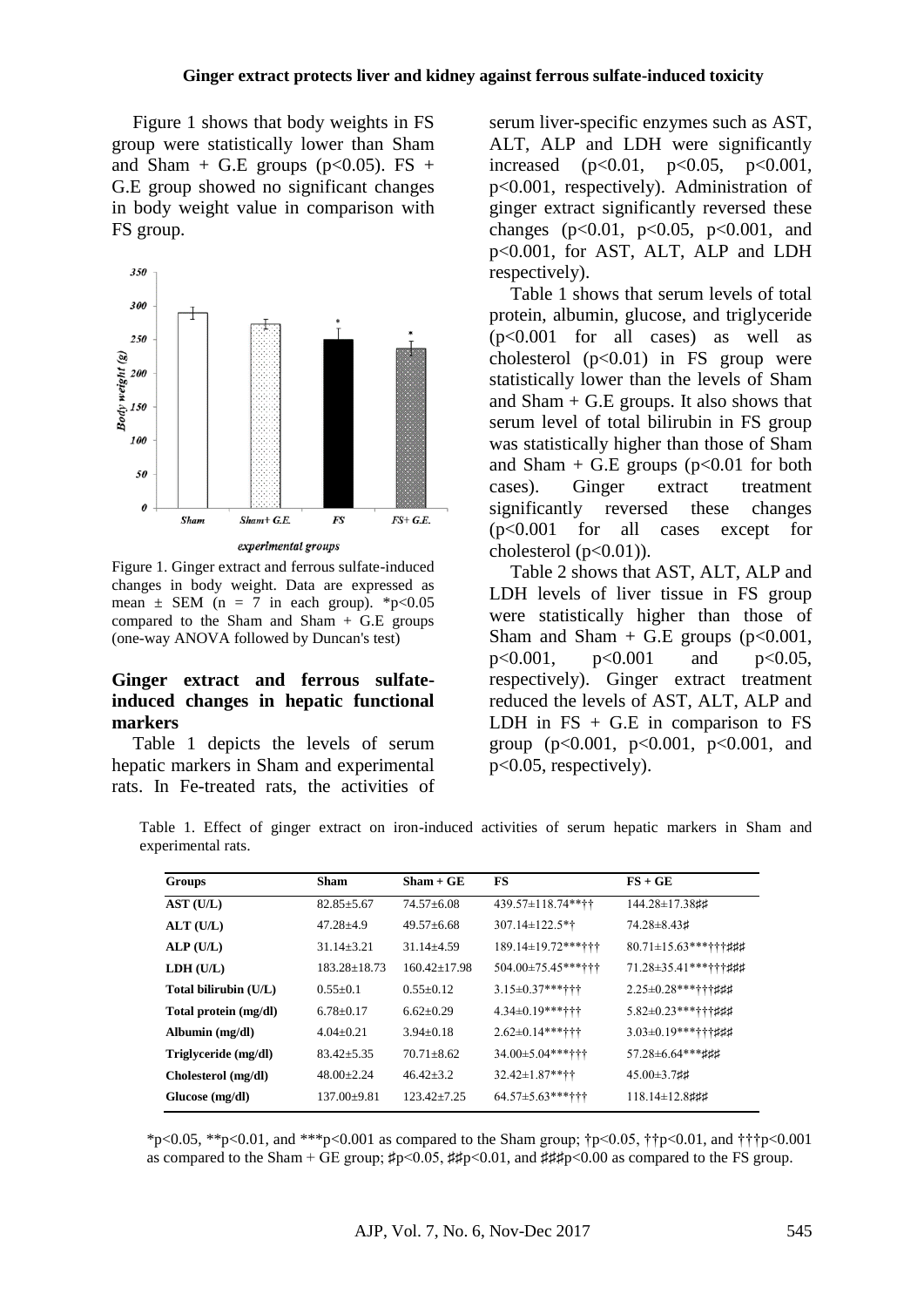Table 2. Effect of ginger extract on iron-induced activities of hepatic markers in liver tissue of Sham and experimental rats.

| <b>Groups</b>     | Sham               | $Sham + GE$        | FS                          | $FS + GE$                     |
|-------------------|--------------------|--------------------|-----------------------------|-------------------------------|
| AST (U/L)         | $752.85 \pm 56.79$ | $713.42 + 49.88$   | $1852.71 \pm 24.58$ ***†††  | $1005 \pm 128.37$ *****###    |
| ALT(U/L)          | $668.57 + 32.65$   | $684.14 + 23.05$   | $1719.85 \pm 122.43$ ****†† | $920.14 \pm 47.24$ *******### |
| ALP(U/L)          | $724.85 + 40.71$   | $639.28 + 51.15$   | $1412.28 \pm 68.19$ ***†††  | $790.71 \pm 68.91$ ***†††###  |
| LDH (U/L)         | $678.00 + 46.99$   | $1761.71 + 103.79$ | $3072.00 \pm 348.7$ *†      | $2557.85 \pm 199.81**$        |
| MDA(mol/g tissue) | $0.38 + 0.04$      | $0.58 + 0.10$      | $1.45 \pm 0.25$ ***†††      | $0.46 \pm 0.10$ ###           |

\*p<0.05, \*\*p<0.01, and \*\*\*p<0.001 as compared to the Sham group;  $\uparrow p$ <0.05,  $\uparrow \uparrow p$ <0.01, and ††p<0.001 as compared to the Sham + GE group;  $\sharp p \le 0.05$ ,  $\sharp \sharp p \le 0.01$ , and  $\sharp \sharp \sharp p \le 0.00$  as compared to the FS group.

Table 3. Effect of ginger extract on the levels of renal functional markers in Sham and experimental rats.

| <b>Groups</b>                 | Sham          | $Sham + GE$    | FS                      | $FS + GE$            |
|-------------------------------|---------------|----------------|-------------------------|----------------------|
| Creatinine (mg/dl)            | $0.48 + 0.03$ | $0.47 + 0.02$  | $0.62 \pm 0.01$ **††    | $0.54 \pm 0.02$ ##   |
| Urea nitrogen (mg/dl)         | $2442 + 223$  | $25.28 + 2.21$ | $39.42 \pm 2.70$ ***††† | $29.57 \pm 1.92$ ### |
| Creatinine clearance (ml/min) | $0.67+0.04$   | $0.63+0.09$    | $0.39 \pm 0.02$ *†      | $0.57 \pm 0.05$ #    |
| FENa (%)                      | $0.98 + 0.08$ | $1.04 + 0.07$  | $1.46\pm0.13***$        | $1.01 \pm 0.07$ ##   |
| $MDA$ (mol/g tissue)          | $0.35 + 0.04$ | $0.42 + 0.05$  | $0.84 \pm 0.08$ ***†††  | $0.39 \pm 0.05$ ###  |

\*p<0.05, \*\*p<0.01, and \*\*\*p<0.001 as compared to the Sham group; †p<0.05, ††p<0.01, and †††p<0.001 as compared to the Sham + GE group; ♯p<0.05, ♯♯p<0.01, and ♯♯♯p<0.00 as compared to the FS group.

#### **Ginger extract and ferrous sulfateinduced changes in renal functional markers**

Table 3 presents the levels of renal functional markers in Sham and experimental rats. In Fe-treated rats, renal functional markers such as creatinine, urea nitrogen and fractional Na<sup>+</sup>-excretion  $(FE<sub>Na</sub>)$ , were significantly increased

(p<0.01, p<0.001, p<0.01, respectively), while creatinine clearance was significantly decreased  $(P<0.05)$ . Administration of ginger extract significantly reversed these changes (p<0.01, p<0.001, p<0.01, and p<0.05 for creatinine, urea nitrogen and fractional Na<sup>+</sup> -excretion and creatinine clearance, respectively).



a1 a2 a3 a4 Figure 2. Representative light microphotographs of the livers obtained from Sham  $(a_1)$ , Sham + G.E (a2), FS (a3), and FS+G.E group (a4). (Prussian blue staining in a1, a2, a3 shows iron deposition)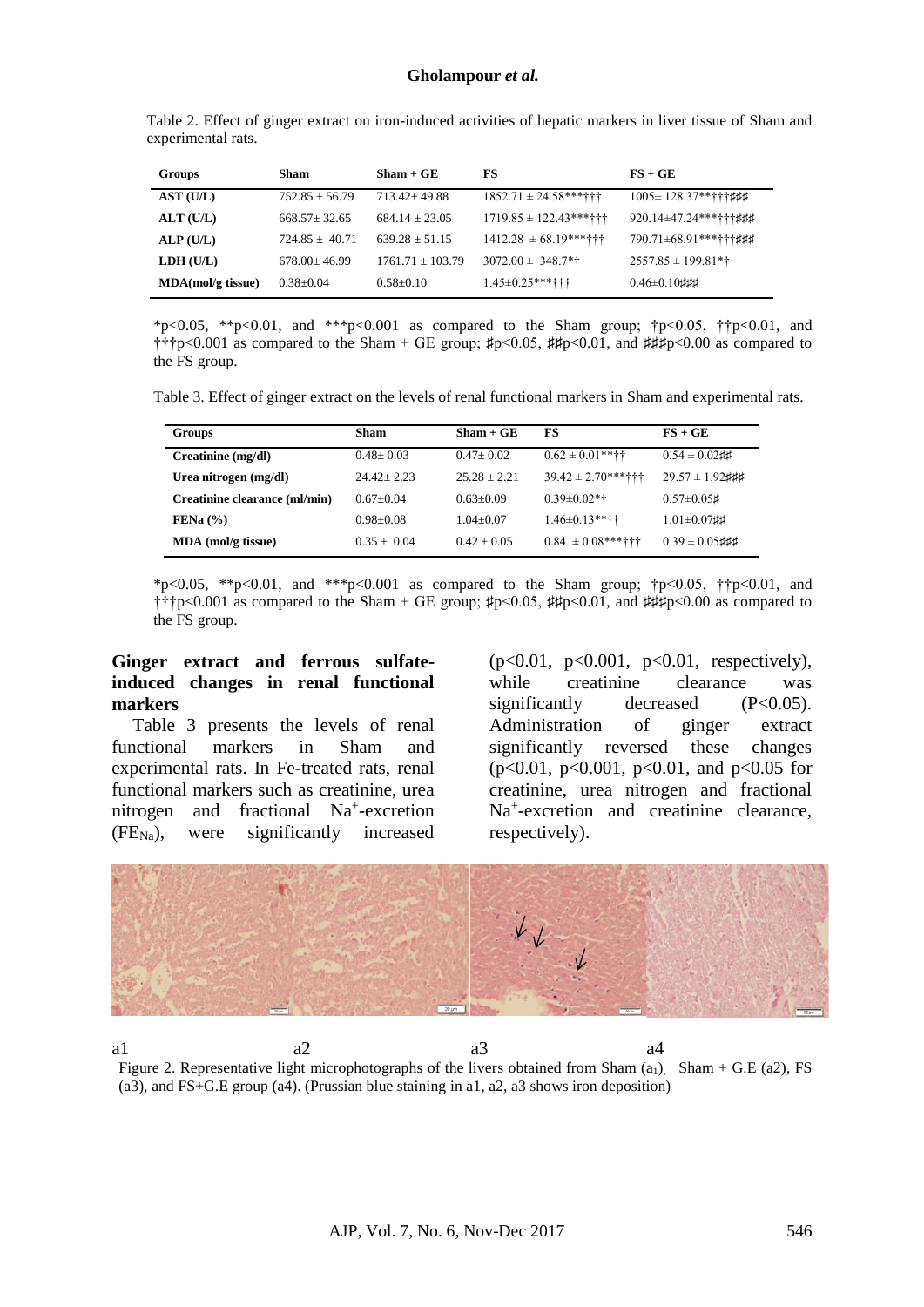#### **Ginger extract protects liver and kidney against ferrous sulfate-induced toxicity**



Figure 3. Representative light microphotographs of the livers obtained from Sham  $(a_1 \text{ and } a_2)$ , Sham + G.E (b1) and b2), FS (c1 and c2), and FS + G.E group (d1 and d2) (Hematoxylin–eosin staining in a1, b1, c1, and d1 shows swelling of hepatocyte and in a2, b2, c2, and d2 shows apoptosis).



Figure 4. Representative light microphotographs of the livers obtained from Sham ( $a_1$  and  $a_2$ ), Sham + G.E ( $b1$ and b2) and FS (c1 and c2), and FS + G.E group (d1 and d2) (Hematoxylin–eosin staining in a3, b3, c3, and d3 shows infiltration of inflammatory cells and in a4, b4, c4, and d4 shows vacuolization of cytoplasm).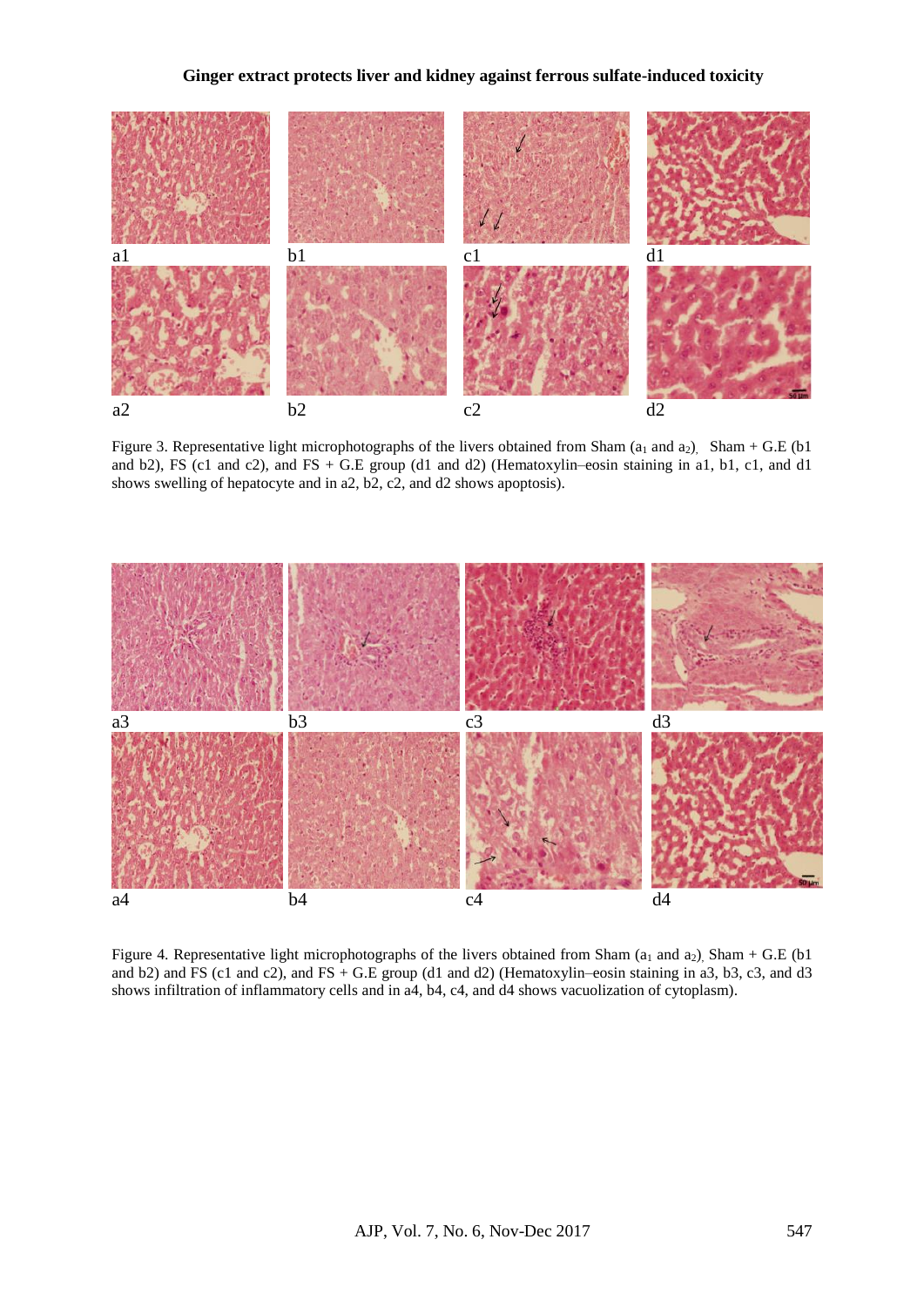#### **Gholampour** *et al.*



Figure 5. Representative light microphotographs of the kidneys obtained from Sham (a5, a6, a7, and a8). Sham  $+$  G.E (b5, b6, b7, and b8), FS (c5, c6, c7, and c8), and FS  $+$  G.E group (d5, d6, d7, and d8). (Prussian blue staining in a5, b5, c5 and d5 shows iron particles in cytoplasm of cortical tubular cells and in a6, b6, c6 and d6 shows iron particles in cytoplasm of medullary tubular cells. Hematoxylin–eosin staining in a7, b7, c7, and d7 shows glomerular capillary congestion and in a8, b8, c8, and d8 shows medullary vascular congestion).

### **Ginger extract and ferrous sulfateinduced oxidative stress in the liver and kidney**

Tables 2 and 3 show that ferrous sulfate treatment resulted in significant increases in MDA contents of the liver  $(p<0.001)$ and kidney  $(p<0.001)$  compared to the Sham and Sham + G.E groups.

### **Ginger extract and ferrous sulfateinduced histological damages in the liver and kidney**

Results of the histological studies of the liver were in agreement with the measured activities of hepatic enzymes. There were no abnormalities or histological changes in the livers of Sham and Sham  $+$  G.E groups (Figures 2A1, 3A1, 3A2, 3B1, 3B2, 4A3,  $4A_4$ ,  $4B_3$  and  $4B_4$ ). In the FS group (Figure 2A<sub>2</sub>), iron deposition (grade 2) was observed. In FS+G.E group (Figure  $2A_3$ ) less iron deposition (grade 1) was noticed in comparison with FS group. In the FS group (Figures  $3C_1$ ,  $3C_2$ ,  $4C_3$ , and  $4C_4$ ), the most prominent lesions were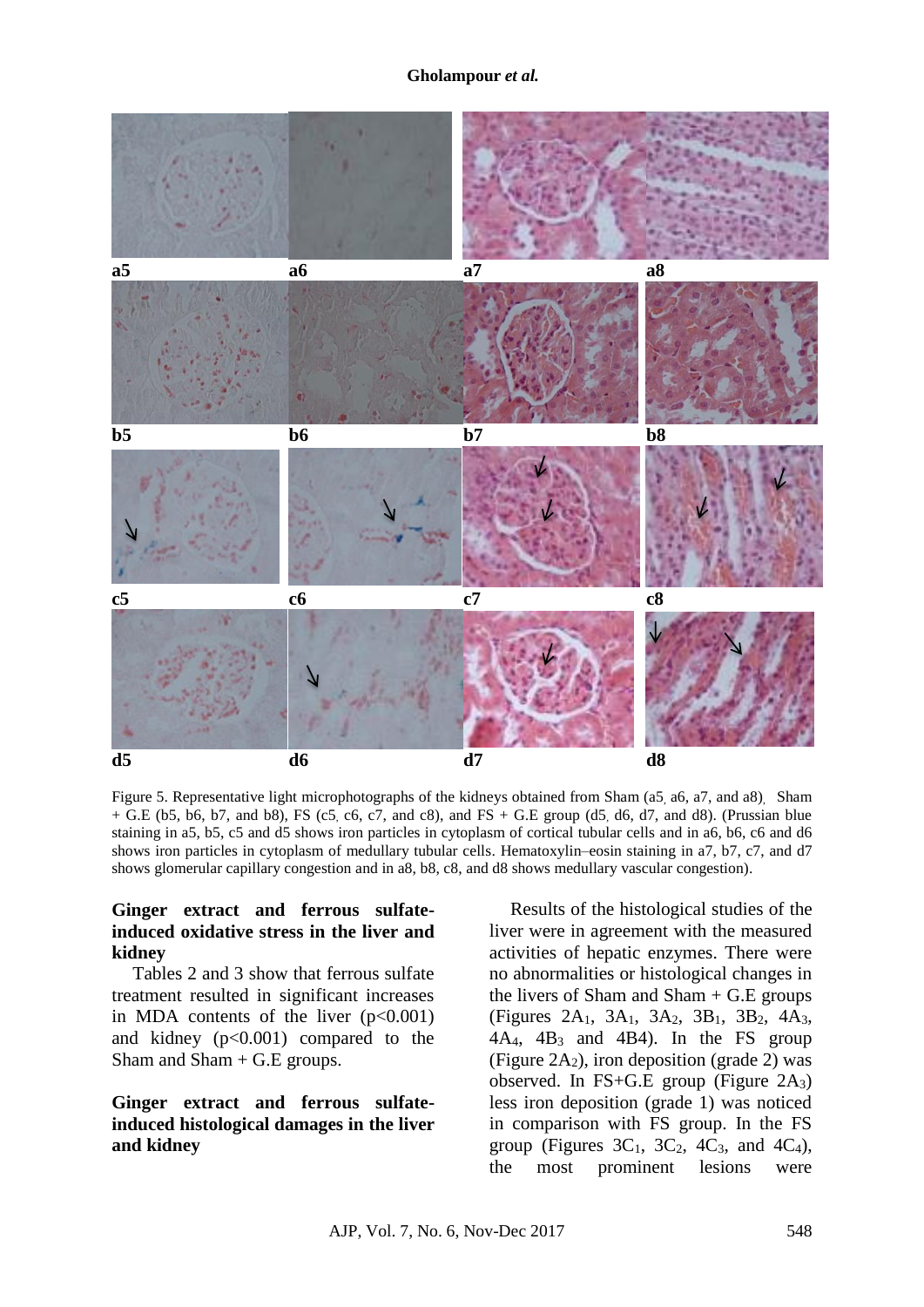hepatocellular ballooning (grade 2), apoptosis of the hepatic cells (grade 2), infiltration of inflammatory cells in the portal space (grade 3) and vacuolization of the hepatocyte cytoplasm (grade 2). In the FS + G.E group, less severe lesions were noticed in comparison with FS group (Figures  $3D_1$ ,  $3D_2$ ,  $4D_3$ , and  $4D_4$ ).

Renal sections from the Sham and Sham + G.E groups (Figures 5A $_5$ , 5A $_6$ ,  $5A_7$ , and  $5A_8$ ) exhibited minimal or no changes. In the FS group, iron deposition (grade 2) was observed in the cortex (Figure  $5C_5$ ) and medulla (Figure  $5C_6$ ). However, in FS + GE group (Figures  $5D_5$ ) and  $5D_6$ ), less iron deposition (grade 1) was noticed in comparison with FS group. Furthermore, in the FS group, there was congestion (grade 2) in glomerular capillaries (Figure  $5C_7$ ) and medullary vessels (Figure 5 $C_8$ ). However, in FS + GE group (Figures  $5D_7$  and  $5D_8$ ), less congestion (grade 1) was observed in comparison with FS group. The sum of histopathological grades, marking the changes described above, is mentioned in Table 4.

Table 4. Total histopathological score in Sham, Sham + G.E, FS and  $\overline{FS}$  + GE groups (each n=7) at the end of the experiment.

| <b>Experimental</b> | Liver                         | Kidnev                       |
|---------------------|-------------------------------|------------------------------|
| groups              |                               |                              |
| Sham                | $0.0 + 0.00$                  | $0.0 + 0.00$                 |
| Sham + GE           | $0.0 + 0.00$                  | $0.0 + 0.00$                 |
| FS                  | $10.87 + 0.66$ <sup>***</sup> | $7.00 + 0.32***$             |
| $FS + GE$           | $4.00+0.37$ <sup>†††</sup>    | $3.12 + 0.29$ <sup>†††</sup> |

Values are expressed as mean  $\pm$  SEM. \*\*\* p<0.001 as compared to Sham and Sham  $+$  GE and  $\frac{\text{tr}}{\text{tr}}$  p<0.001 as compared to FS.

# **Discussion**

The objective of the current study was to investigate the possible protective effects of hydroalcoholic extract of ginger on ferrous sulfate (iron)-induced functional disorders and histological damages, in rats. The results showed that ginger extract

significantly attenuated ferrous sulfateinduced hepatic and renal functional injuries and MDA levels in hepatic and renal tissues compared to the FS group. These results were confirmed by the histological evaluations, demonstrating significant decreases in the hepatocellular ballooning, apoptosis of the hepatic cells, infiltration of inflammatory cells in the portal space, vacuolization of the hepatocyte cytoplasm, and renal vascular congestion in the  $FS + G.E$  compared to FS group. Furthermore, ginger extract diminished iron deposition following administration of ferrous sulfate. Altogether, these results indicated that the protective effects of ginger extract may be a consequence of reduction of oxidative stress damage and iron chelating in hepatic and renal tissues.

Earlier investigations have suggested that chronic deposition of excess iron in hepatic parenchymal cells can lead to hepatic injury (Powell et al. 1980). Liver function tests can provide information on a range of disease processes (Hall and Cash 2012). In the FS group, higher enzymatic activities of tissue and serum AST and ALT (Eton and Qian 2002; Pawar et al. 2012; Selvi 2012), alkaline phosphatase (Ramaiah 2007) and LDH (Garcia-Nino and Pedraza-Chaverri 2014) in the liver tissue and serum are indicative of hepatic cellular damage because of losing functional integrity of cell membranes. In addition, bilirubin level is markedly increased in ferrous sulfate-treated rats (Pawar et al. 2012; Selvi 2012). The combination of these factors is likely to be responsible for reduced liver function following ferrous sulfate treatment in FS group. Treatment with ginger extract (400 mg/kg/day for 14 days) reduced hepatocyte damages, thereby attenuates the enzymes released into the blood. Interestingly, the membrane protective effect of ginger extract has been reported (Poorrostami et al. 2014).

The liver has multiple important functions such as glycogen storage,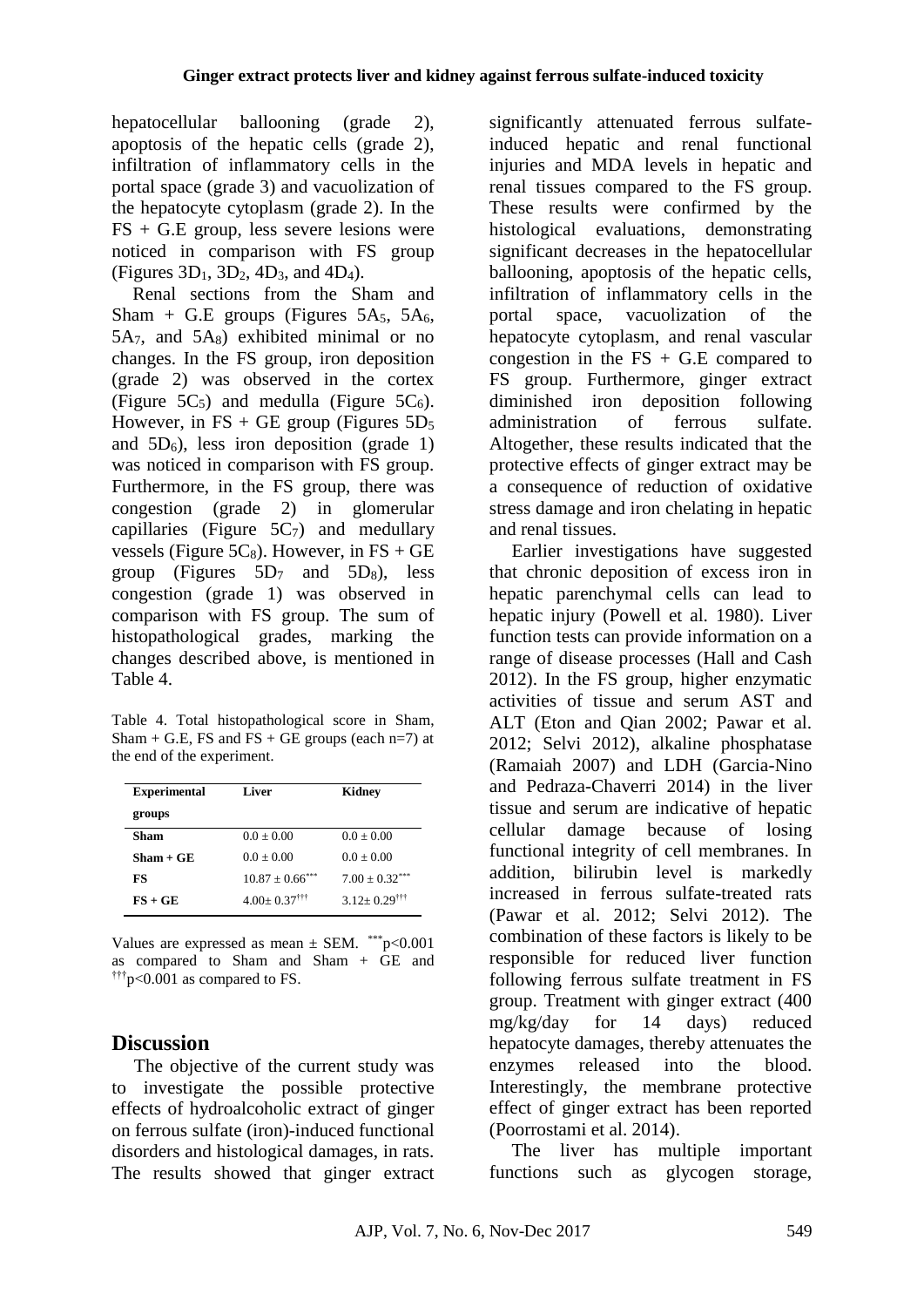detoxification, protein synthesis and hormone production. Based on our results, there was significant decreases in total protein and albumin levels in the FS group compared to Sham group. In agreement with our results, it has been shown that total protein level is decreased in ferrous sulfate-induced hepatotoxicity (Sarkar et al. 2013; Selvi 2012). Ginger extract increased total protein and albumin levels, demonstrating that ginger could ameliorate liver functions.

In hepatocytes, Fe catalyzes the production of hydroxyl radical (OH') (Hampton et al. 1998) and  $NO^{2+}$ , both accelerating lipid peroxidation (Videla et al. 2003). Extreme iron deposition in the liver in the present study, was associated with the beginning and propagation of oxidative damage to biomacromolecules (Abdel-Baky et al. 2009; Aust et al. 1985; Valko et al. 2005). In the present work, ferrous sulfate treatment resulted in decreased serum glucose concentration. The liver releases glucose via by glycogenolysis and gluconeogenesis (Shrayyef and Gerich 2010). Rhodes and DePalma (1980) have suggested that imperfect energy-linked function of mitochondria impairs gluconeogenesis. Depletion of hepatic glycogen stores following uncoupling of oxidative phosphorylation, leads to hypoglycemia (Rhodes and DePalma 1980). Oral administration of ginger extract significantly inversed ferrous sulfateinduced peroxidative damage in the liver as evidenced by lower levels of MDA which might be due to the antioxidative effect of ginger extract (Jagetia et al. 2003). Besides, ginger extract increased glucose concentration to the normal levels due to its ability to reduce lipid peroxidation. Protecting ability of ginger against Fe2+ -induced lipid peroxidation has been also shown (Ali et al. 2008; Oboh et al. 2012). Light microscopy analysis of experimental groups showed that accumulation of iron in the liver was effectively reduced by hydroalcoholic

extract of ginger, which revealed that ginger extract chelates the iron (Oboh et al. 2012). It is well noticed that ginger possesses antioxidant properties (Ali et al. 2008; Oboh et al. 2012) based on which, ginger can scavenge the excess iron in biological systems.

Light microscopy for FS group showed hepatocyte ballooning and cytoplasmic vacuolization. High dose of ferrous sulfate led to changes in the levels of serum lipids in FS group. It may be due to accumulation of ferrous sulfate in the liver, which plays a principal role in lipid homeostasis. In the FS group, serum concentrations of cholesterol and TG were increased. Also, Fe-induced rise of cholesterol in serum may be due to changes in the gene expression of hepatic enzymes as suggested previously (Kojima et al. 2004). Ginger extract attenuated increased blood levels of these lipids in FS + G.E group. This reduction may be due to antioxidant ability of ginger that contributed to the protection of membrane lipids from free radicals. In agreement with our results, ginger extract diminished ballooning and vacuolization of hepatocytes in liver fibrosis induced by CCl<sup>4</sup> (Motawi et al. 2011).

In the present study, other remarkable pathological characteristics of ferrous sulfate-induced hepatotoxicity were apoptosis and leukocyte infiltration which might be due to ROS formation as iron induces oxidative stress (Czaja 2004). Administration of ginger extract reduced the histological alterations induced by ferrous sulfate. It can be attributed to the antioxidant properties of hydroalcoholic extract of ginger, which significantly reduced the oxidative stress leading to reduction of pathological changes and restoration of normal physiological functions. This is in agreement with the result of Sakr et al. (2007) who found that ginger extract diminished mancozebinduced inflammatory cell infiltrations in the liver.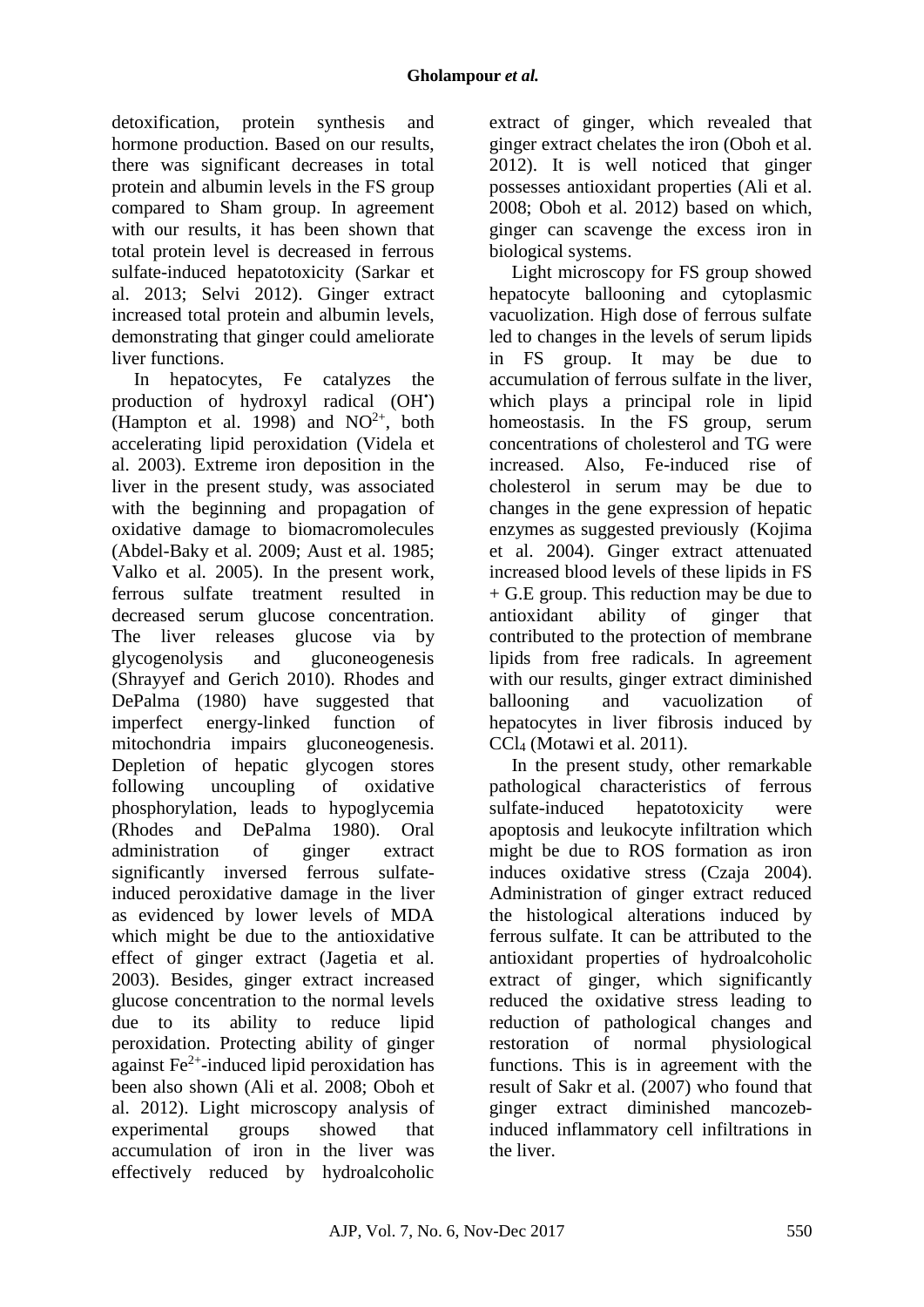Histopathological observations showed that ferrous sulfate induced moderate glomerular capillary congestion and modest vascular congestion of the medullary tubules in the kidney. Furthermore, moderate iron deposition in cytoplasm of tubular cells in FS group was observed. Accumulation of iron in tissues results in cellular damage. Fe preferentially binds to the membrane and disturbs the redox state of the cells (Pari et al. 2015). Hence, prolonged accumulation of Fe in the tissues promotes oxidative state that leads to pathological changes in the kidney. Administration of ginger extract reduced renal histological alterations induced by ferrous sulfate.

Moreover, increased serum levels of urea and creatinine (Table 3) are in agreement with the results reported by Pari et al. (2015) in male rats. It is recognized that elevated blood urea is correlated with an increase in protein catabolism in mammals (Harper et al. 1979). Similarly, the present results show that serum concentrations of total protein were decreased in the FS group (Table 1). Also, the increase in serum urea and creatinine concentrations as well as increased fractional excretion of  $Na<sup>+</sup> (FE<sub>Na</sub>)$  in the present experiment may be due to kidney dysfunction. In our model of ferrous sulfate-induced nephrotoxicity, ginger showed considerable beneficial effects, with almost complete restoration of GFR and FENa to normal levels. This prevention of the GFR decrease and  $FE_{Na}$  increase, was accompanied by less histological damages. Renal protective activity of ginger might partially be due to its antioxidant activity (Ajith et al. 2007; Hamed et al. 2012; Rodrigues et al. 2014). In this regard, administration of ginger extract significantly inversed ferrous sulfate-induced peroxidative damage in the kidney as evidenced by lower levels of MDA.

The present study was an effort to investigate the effect of the hydroalcoholic extract of *Z. officinale* on hepato- and nephrotoxicity induced by ferrous sulfate in rats. This study revealed the functional disorders and histopathological damages of iron overload in the liver and kidney . Ginger extract treatment produced significant fall in serum hepatic markers, bilirubin, creatinine, BUN and tissue lipid peroxidation marker.

In conclusion, our results indicate that ginger hydroalcoholic extract has the ability to improve liver functional biomarkers, ameliorate hepatic marker enzymes, reduce iron deposition, diminish renal functional disorders, reduce renal histological damages, and normalize the hepatic cells architecture. The hepato- and renoprotective effects of *Z. officinale* could be due to its antioxidant potential by scavenging free radicals and chelating iron. The present study therefore, provides biological evidence regarding the efficacy of ginger extract against Fe-induced toxicity in rats.

# **Acknowledgment**

We wish to acknowledge the Research Council of Shiraz University, Shiraz, Iran, for the financial support of this study (grant no. 88-GR-SCST-117).

# **Conflicts of interest**

Authors declare no conflict of interest.

# **References**

- Ajith TA, Nivitha V, Usha S. 2007. Zingiber officinale Roscoe alone and in combination with alpha-tocopherol protect the kidney against cisplatin-induced acute renal failure. Food Chem Toxicol, 45: 921-927.
- Ali BH, Blunden G, Tanira MO, Nemmar A. 2008. Some phytochemical, pharmacological and toxicological properties of ginger (Zingiber officinale Roscoe): a review of recent research. Food Chem Toxicol, 46:409-420.
- Bhandari U, Kanojia R, Pillai KK. 2005. Effect of ethanolic extract of Zingiber officinale on dyslipidaemia in diabetic rats. J Ethnopharmacol, 97:227-230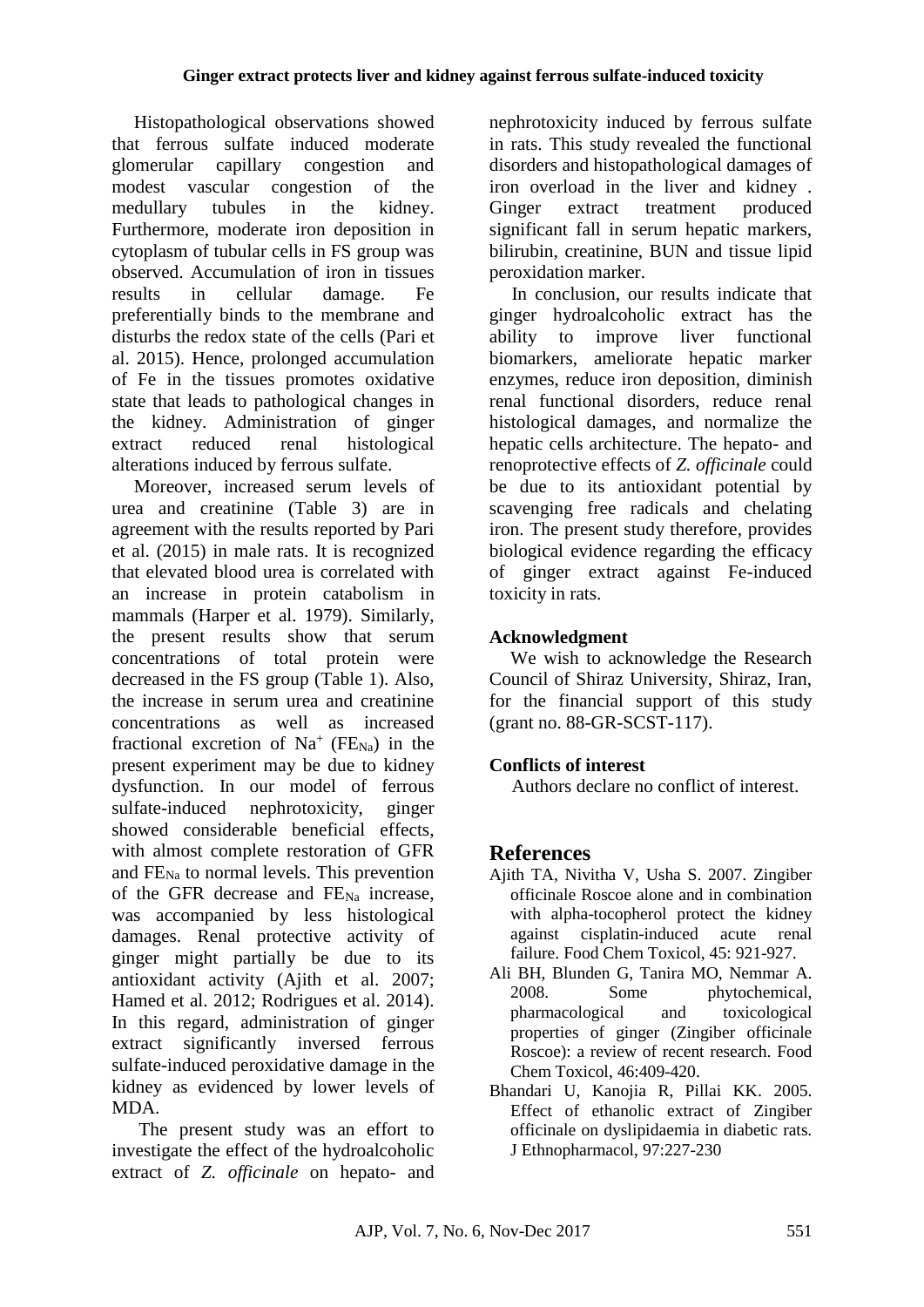- Czaja MJ. 2004. Induction and regulation of hepatocyte apoptosis by oxidative stress. Antioxid Redox Signal, 4: 759-767.
- Dimitriou E, Kairis M, Sarafidou J, Michelakakis H. 2000. Iron overload and kidney alyssums. Biochemical ET Biophysical Act, 1501: 138-148.
- Egwurugwu JN, Ufearo CS, Abanobi OC, Nwokocha CR, Duruibe JO, Adeleye GS, Ebunlomo AO, Odetola AO, Onwufuji O. 2007. Effects of ginger (Zingiber officinale) on cadmium toxicity. Afr J Biotechnol, *6*: 2078-2082.
- Eton JW, Qian M. 2002. Mollecular bases of cellular iron toxicity. Free Radic Biol Med, 32: 833-840.
- Hall P, Cash J. 2012. What is the real function of the liver function tests? Ulster Med J, 81: 30-36.
- Halliwell B, Gutteridge JM. 1990. Role of free radicals and catalytic metal ions in human disease: An overview. Methods Enzymol, 186: 1-85.
- Hamed MA, Ali SA, El-Rigal NS. 2012. Therapeutic potential of ginger against renal injury induced by carbon tetrachloride in rats. Sci World J Journal, 2012: 1-12.
- Hampton MB, Fadeel B, Orrenius S, Ann NY. 1998. Redox regulation of the caspases during apoptosis. Acad Sci, *854*: 328-335.
- Harper HA, Rodwell VW, Mayes PA, Cochrum KC, Grodsky GM, Martin DWJ, Tyler DD, Wallin JD. 1979. Review of Physiological Chemistry (17th ed ed.).PP 419-492 Los Altos, California, USA Lange Medical Publications.
- Jagetia G C, Baliga MS, Venkatesh P, Ulloor JN. 2003. Influence of ginger rhizome (Zingiber officinale Rosc) on survival, glutathione and lipid peroxidation in mice after whole-body exposure to gamma radiation. Radiat Res, 160: 584-592.
- Kadnur, SV, Goyal RK. 2005. Beneficial effects of Zingiber officinale Roscoe on fructose induced hyperipidemia and hyperinsulinemia in rats. Indian J Exp Biol, 43: 1161-1164.
- Kehrer JP. 2000. The Haber–Weiss reaction and mechanisms of toxicity. Toxicology, 149: 43-50.
- Kojima R, Randall JD, Ito E, Manshio H, Suzuki, Y, Gullans, SR. 2004 Regulation of expression of the stress response gene, Osp94 : identification of the tonicity response element and intracellular

signalling pathways. Biochem, 380: 783- 794.

- Madhusudhan K S, Oberoi R. 2011. Renal iron deposition in aplastic ane-mia: magnetic resonance imaging appearance. Indian J Nephrol , 21: 134-135.
- Motawi T, Hamed M, Shabana M, Hashem R, Aboul Naser A. 2011. Zingiber officinale acts as a nutraceutical agent against liver fibrosis. Nutr and Metabolis, *8*: 1-11.
- Oboh G, Akinyemi AJ, Ademiluyi AO. 2012. Antioxidant and inhibitory effect of red ginger (Zingiber officinale var. Rubra) and white ginger (Zingiber officinale Roscoe) on Fe (2+) induced lipid peroxidation in rat brain in vitro. Exp Toxicol Pathol, 64: 31- 36.
- Papanastasiou, DA, Vayenas, DV, Vassilopoulos A, Repanti M. 2000. Concentration of iron and distribution of iron and transferrin afterexperimental iron overload in rat tissues in vivo: study of the liver,the spleen, the central nervous system and other organs. Pathol ResPract, 1: 47-54.
- Pari L, Asaithambi K, Paramasivam K, Ayyasamy R. 2015. Protective effects of hesperidin on oxidative stress, dyslipidaemia and histological changes in iron-induced hepatic and renal toxicity in rats. Toxicol Rep, 2: 46-55.
- Pawa, N, Nimbalkar V, Gaikvad P. 2012. Hepatoprotective activity of a polyherbal mixture in ferrous sulphate and ethanol induced hepatotoxicity experimental animals. Der Pharmacia Sinica, 3: 594-597.
- Poorrostami A, Farokhi F, Heidari R. 2014. Effect of hydroalcoholic extract of ginger on the liver of epileptic female rats treated with lamotrigine. Avicenna J Phytomed*,* 4: 276-286.
- Powell LW, Basset, M L, Halliday, JW. 1980. Hemochromatosis: 1980 update. Gastroenterology, 78: 374-381.
- Rhodes R S, DePalma, RG. (1980. Mitochondrial dysfunction of the liver and hypoglycemia in hemorrhagic shock. *Surg*  Gynecol Obstet, 150: 347-352.
- Rodrigues FA, Prata, MM, Oliveira IC, Alves NT, Freitas RE, Monteiro HS. Silva, JA, Vieira PC,Viana DA, Liborio AB, Havt A. 2014. Gingerol fraction from Zingiber officinale protects against gentamicininduced nephrotoxicity. *Antimicrob Agents*  Chemother, 58: 1872-1878.